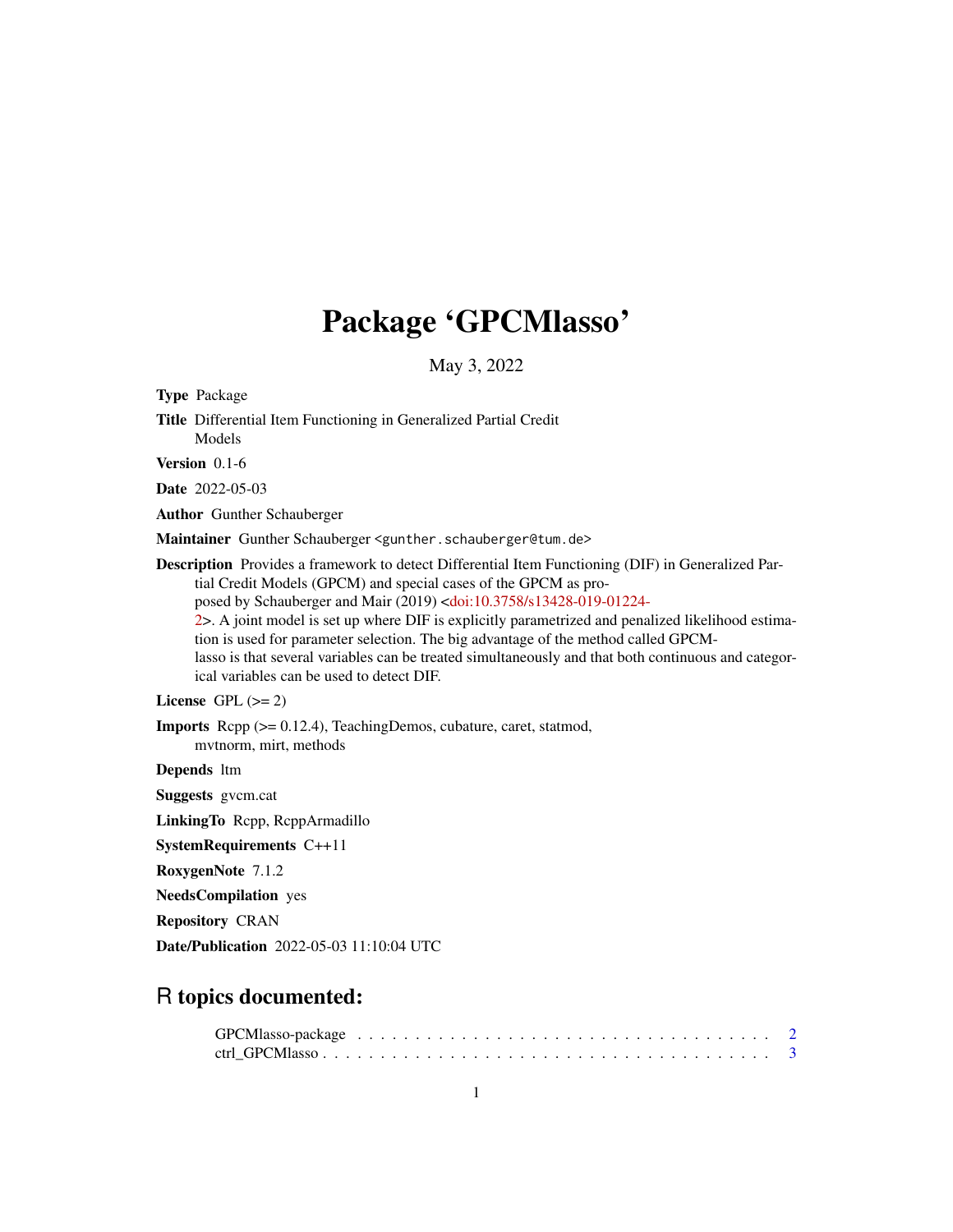#### <span id="page-1-0"></span>2 GPCMlasso-package

| Index |                                                                                                                         |  |
|-------|-------------------------------------------------------------------------------------------------------------------------|--|
|       |                                                                                                                         |  |
|       |                                                                                                                         |  |
|       |                                                                                                                         |  |
|       | $print.GPCMlasso \dots \dots \dots \dots \dots \dots \dots \dots \dots \dots \dots \dots \dots \dots \dots \dots \dots$ |  |
|       |                                                                                                                         |  |
|       | $plot.GPCMlasso \ldots \ldots \ldots \ldots \ldots \ldots \ldots \ldots \ldots \ldots \ldots \ldots$                    |  |
|       |                                                                                                                         |  |

<span id="page-1-1"></span>GPCMlasso-package *Find DIF in Generalized Partial Credit Models*

#### Description

Performs GPCMlasso, a method to identify DIF in Generalized Partial Credit Models. A joint parametric model is set up based on an IRT model chosen by the user. Several variables can be considered simultaneously. For each pair between variable and item, a parametric DIF effect is introduced which indicates DIF if the respective parameter is selected (estimated to be unequal zero). Parameter selection is done using a lasso-type penalization term.

#### Author(s)

Gunther Schauberger <gunther.schauberger@tum.de>

#### References

Schauberger, Gunther and Mair, Patrick (2019): A Regularization Approach for the Detection of Differential Item Functioning in Generalized Partial Credit Models, *Behavior Research Methods*, <https://link.springer.com/article/10.3758/s13428-019-01224-2>

#### See Also

**[GPCMlasso](#page-5-1)** 

#### Examples

data(tenseness\_small)

```
## formula for simple model without covariates
form.0 <- as.formula(paste("cbind(",paste(colnames(tenseness_small)[1:5],collapse=","),")~0"))
```

```
## fit simple RSM where loglikelihood and score function are evaluated parallel on 2 cores
rsm.0 <- GPCMlasso(form.0, tenseness_small, model = "RSM",
control= ctrl_GPCMlasso(cores=2))
rsm.0
```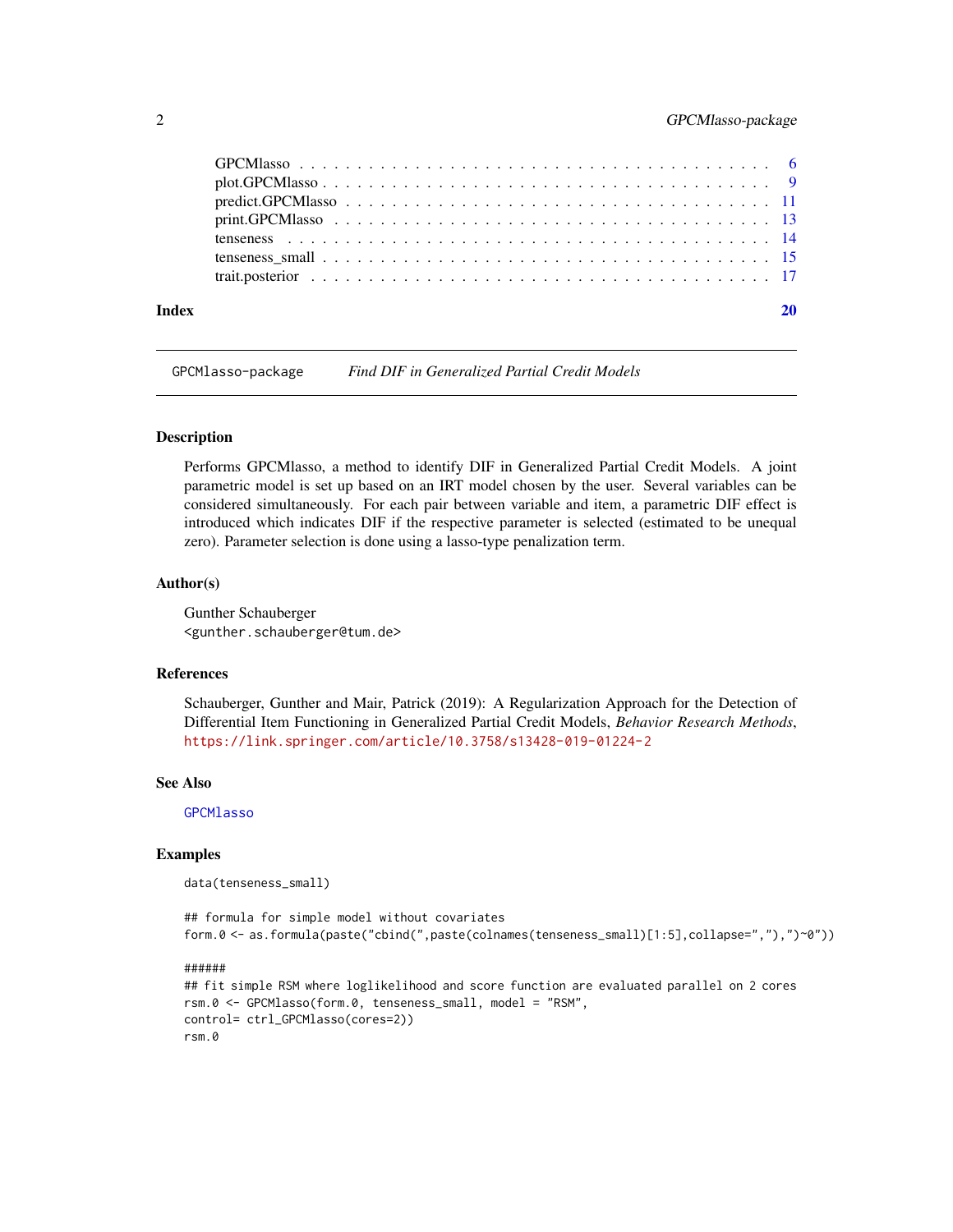```
## Not run:
## formula for model with covariates (and DIF detection)
form <- as.formula(paste("cbind(",paste(colnames(tenseness_small)[1:5],collapse=","),")~."))
######
## fit GPCM model with 10 different tuning parameters
gpcm <- GPCMlasso(form, tenseness_small, model = "GPCM",
                  control = ctrl_GPCMlasso(l.lambda = 10))
gpcm
plot(gpcm)
pred.gpcm <- predict(gpcm)
trait.gpcm <- trait.posterior(gpcm)
######
## fit RSM, detect differential step functioning (DSF)
rsm.DSF <- GPCMlasso(form, tenseness_small, model = "RSM", DSF = TRUE,
                     control = ctrl_GPCMlasso(l.lambda = 10))
rsm.DSF
plot(rsm.DSF)
## create binary data set
tenseness_small_binary <- tenseness_small
tenseness_small_binary[,1:5][tenseness_small[,1:5]>1] <- 2
######
## fit and cross-validate Rasch model
set.seed(1860)
rm.cv <- GPCMlasso(form, tenseness_small_binary, model = "RM", cv = TRUE,
                   control = ctrl_GPCMlasso(l.lambda = 10))
rm.cv
plot(rm.cv)
## End(Not run)
```
<span id="page-2-1"></span>ctrl\_GPCMlasso *Control function for GPCMlasso*

#### Description

Control parameters for penalty terms and for tuning the fitting algorithm.

#### Usage

```
ctrl_GPCMlasso(
  logulambda = TRUE,
  lambda = NULL,
  l.lambda = 50,
  lambda.min = 0.1,adaptive = TRUE,weight.penalties = TRUE,
```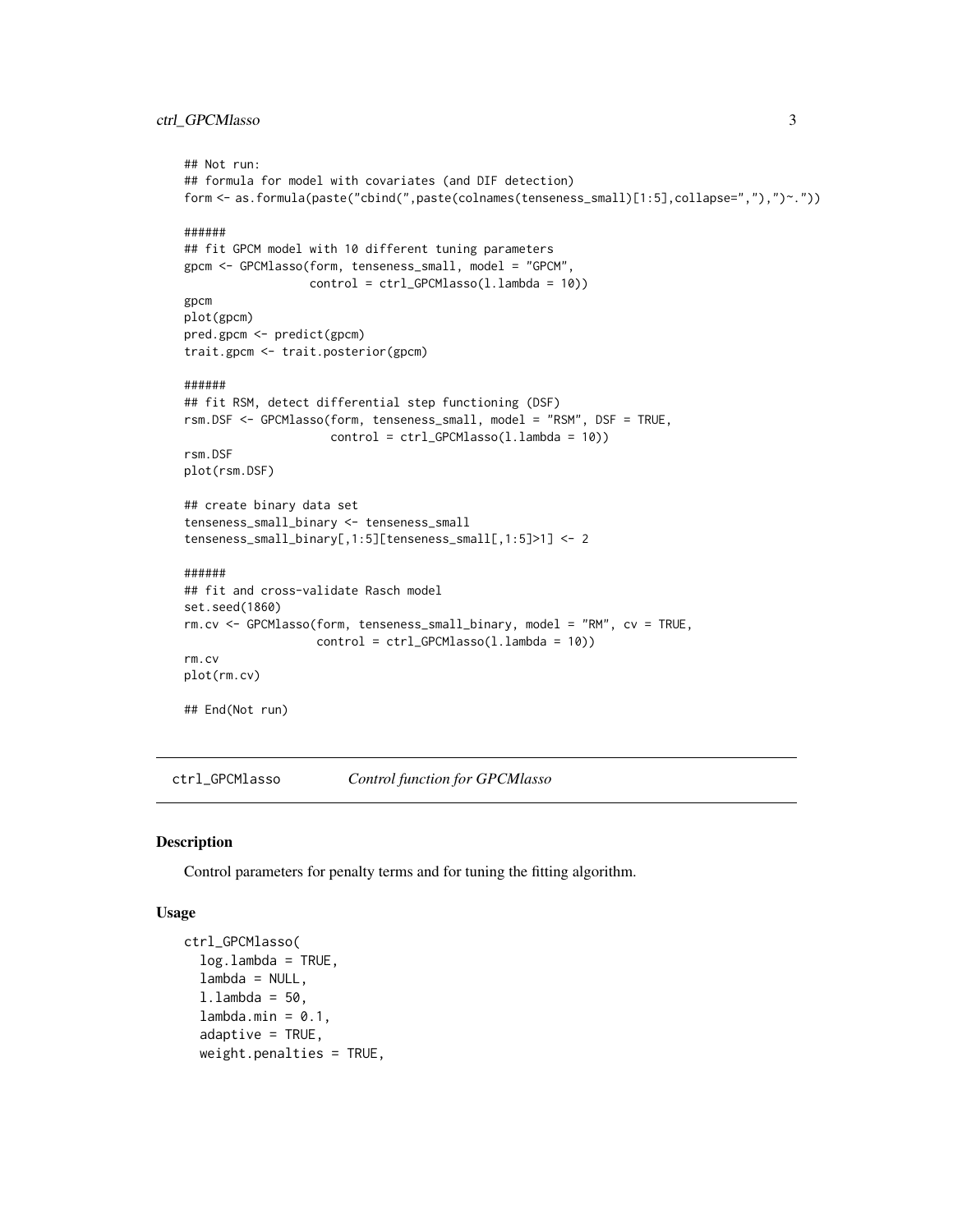```
ada.lambda = 1e-04,ada.power = 1,
 Q = 15,
 lambda2 = 1e-04,
 cvalue = 1e-05,
  trace = TRUE,
 folds = 10,
 cores = 25,null_{thresh} = 0.01,gradtol = 1e-06,steptol = 1e-06,
  iterlim = 500,
 precision = 3,
 all.dummies = FALSE
\mathcal{L}
```
#### Arguments

| log.lambda       | Should the grid of tuning parameters be created on a log scale?                                                                                                                                                                                                                                            |
|------------------|------------------------------------------------------------------------------------------------------------------------------------------------------------------------------------------------------------------------------------------------------------------------------------------------------------|
| lambda           | Optional argument to specify a vector of tuning parameters. If lambda = NULL,<br>a vector of length 1.1 ambda is created automatically.                                                                                                                                                                    |
| 1.1ambda         | Specifies the length of the grid of tuning parameters.                                                                                                                                                                                                                                                     |
| lambda.min       | Minimal value used if the grid of tuning parameters is created automatically.                                                                                                                                                                                                                              |
| adaptive         | Should adaptive lasso be used? Default is TRUE.                                                                                                                                                                                                                                                            |
| weight.penalties |                                                                                                                                                                                                                                                                                                            |
|                  | Should penalties be weightes accoreding to the number of penalty term and the<br>number of parameters corresponding to one pair between item and covariate.<br>Only relevant if both DSF = TRUE and the number of response categories differs<br>across items (because only then these values can differ). |
| ada.lambda       | Size of tuning parameter for Ridge-regularized estimation of parameters used<br>for adaptive weights.                                                                                                                                                                                                      |
| ada.power        | By default, 1st power of absolute values of Ridge-regularized estimates are used.<br>Could be changed to squared values by $ada-power = 2$ .                                                                                                                                                               |
| Q                | Number of nodes to be used in Gauss-Hermite quadrature.                                                                                                                                                                                                                                                    |
| lambda2          | Tuning parameter for ridge penalty on all coefficients except sigma/slope pa-<br>rameters. Should be small, only used to stabilize results.                                                                                                                                                                |
| cvalue           | Internal parameter for the quadratic approximation of the L1 penalty. Should be<br>sufficiently small. For details see cat_control.                                                                                                                                                                        |
| trace            | Should the trace of the progress (current tuning parameter) be printed?                                                                                                                                                                                                                                    |
| folds            | Number of folds for cross-validation. Only relevant if $cv = TRUE$ in GPCM lasso.                                                                                                                                                                                                                          |
| cores            | Number of cores to be used parallel when fitting the model.                                                                                                                                                                                                                                                |
| null_thresh      | Threshold which is used to distinguih between values equal and unequal to zero.                                                                                                                                                                                                                            |
| gradtol          | Parameter to tune optimization accuracy, for details see nlm.                                                                                                                                                                                                                                              |
| steptol          | Parameter to tune optimization accuracy, for details see nlm.                                                                                                                                                                                                                                              |

<span id="page-3-0"></span>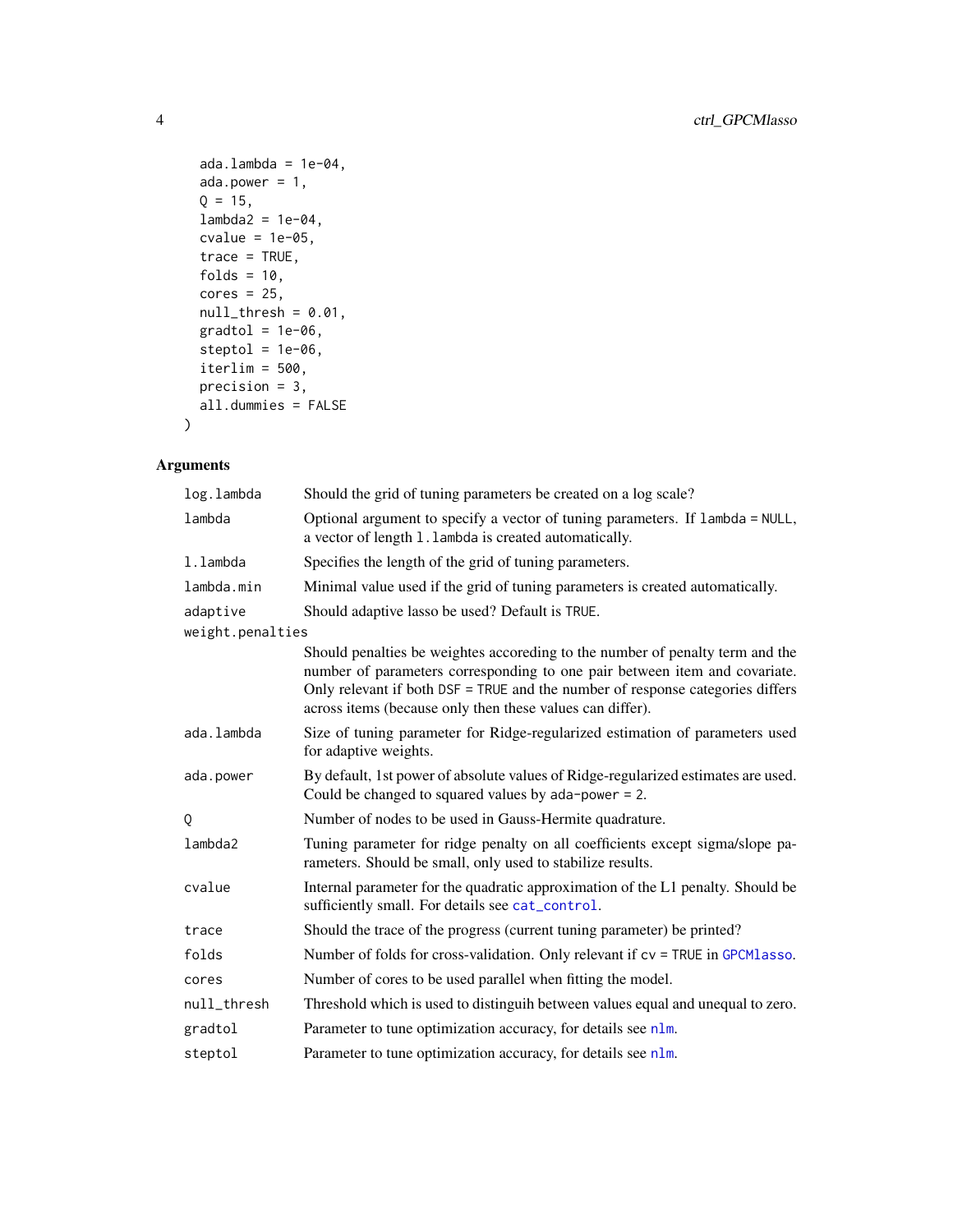<span id="page-4-0"></span>

| iterlim     | Parameter to tune optimization accuracy, for details see nlm.                                                                                                                                                                                               |
|-------------|-------------------------------------------------------------------------------------------------------------------------------------------------------------------------------------------------------------------------------------------------------------|
| precision   | Number of decimal places used to round coefficient estimates.                                                                                                                                                                                               |
| all.dummies | Should (in case of factors with more than 2 categories) the dummy variables<br>for all categories be included in the design matrix? If all dummies = TRUE, the<br>dependence on the reference category is eliminated for multi-categorical covari-<br>ates. |

Gunther Schauberger <gunther.schauberger@tum.de>

#### References

Schauberger, Gunther and Mair, Patrick (2019): A Regularization Approach for the Detection of Differential Item Functioning in Generalized Partial Credit Models, *Behavior Research Methods*, <https://link.springer.com/article/10.3758/s13428-019-01224-2>

#### Examples

data(tenseness\_small)

```
## formula for simple model without covariates
form.0 <- as.formula(paste("cbind(",paste(colnames(tenseness_small)[1:5],collapse=","),")~0"))
```
#### ######

```
## fit simple RSM where loglikelihood and score function are evaluated parallel on 2 cores
rsm.0 <- GPCMlasso(form.0, tenseness_small, model = "RSM",
control= ctrl_GPCMlasso(cores=2))
rsm.0
```
#### ## Not run:

```
## formula for model with covariates (and DIF detection)
form <- as.formula(paste("cbind(",paste(colnames(tenseness_small)[1:5],collapse=","),")~."))
```

```
## fit GPCM model with 10 different tuning parameters
gpcm <- GPCMlasso(form, tenseness_small, model = "GPCM",
                  control = \text{ctrl_GPCMlasso}(1.lengthambda = 10))
gpcm
plot(gpcm)
pred.gpcm <- predict(gpcm)
trait.gpcm <- trait.posterior(gpcm)
######
## fit RSM, detect differential step functioning (DSF)
rsm.DSF <- GPCMlasso(form, tenseness_small, model = "RSM", DSF = TRUE,
                     control = ctrl_GPCMlasso(l.lambda = 10))
rsm.DSF
plot(rsm.DSF)
```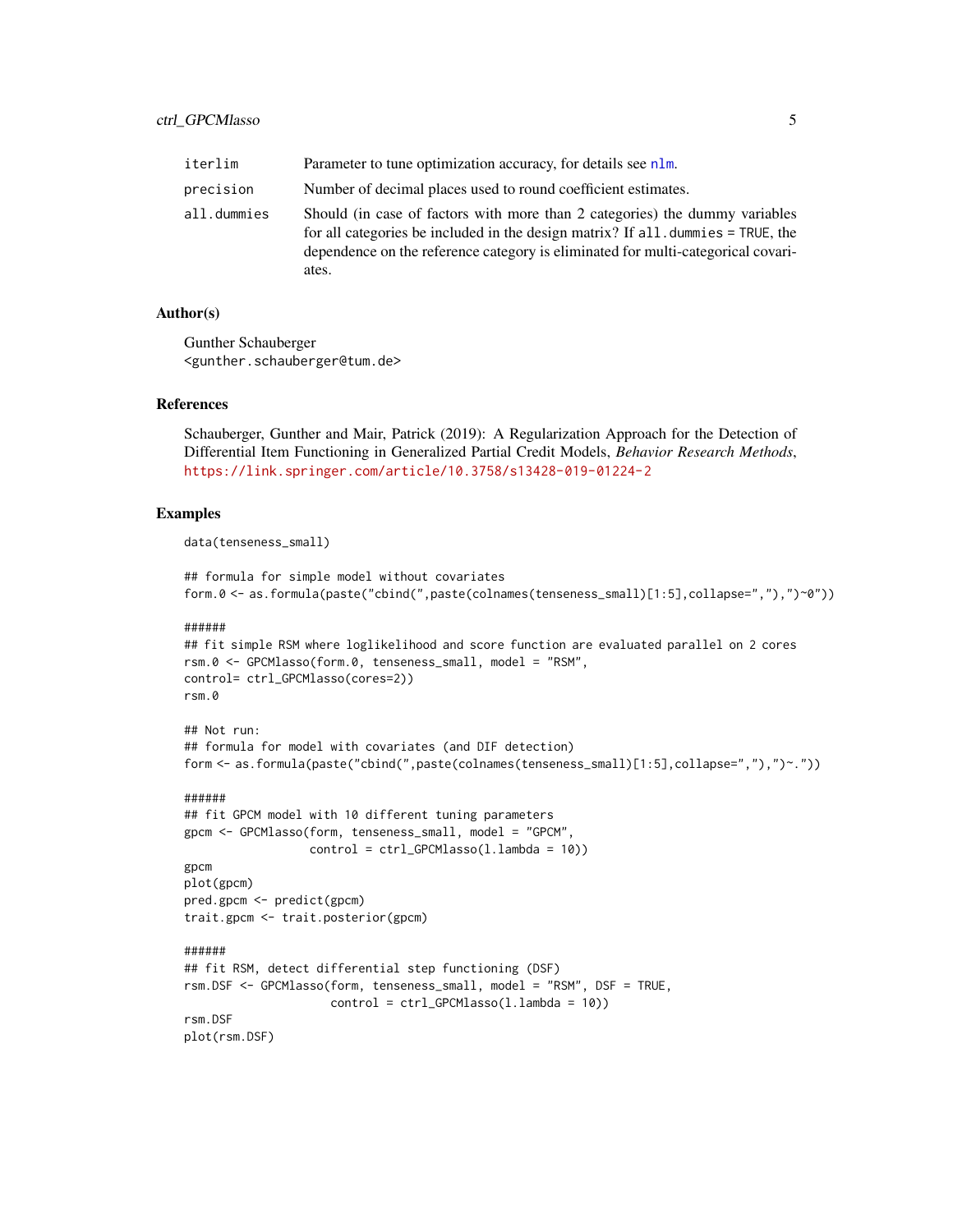```
## create binary data set
tenseness_small_binary <- tenseness_small
tenseness_small_binary[,1:5][tenseness_small[,1:5]>1] <- 2
######
## fit and cross-validate Rasch model
set.seed(1860)
rm.cv <- GPCMlasso(form, tenseness_small_binary, model = "RM", cv = TRUE,
                   control = ctrl_GPCMlasso(l.lambda = 10))
rm.cv
plot(rm.cv)
## End(Not run)
```
<span id="page-5-1"></span>

GPCMlasso *GPCMlasso*

#### Description

Performs GPCMlasso, a method to identify differential item functioning (DIF) in Generalized Partial Credit Models. A joint parametric model is set up based on an IRT model chosen by the user. Several variables can be considered simultaneously. For each pair between variable and item, a parametric DIF effect is introduced which indicates DIF if the respective parameter is selected (estimated to be unequal zero). Parameter selection is done using a lasso-type penalization term.

#### Usage

```
GPCMlasso(
  formula,
  data,
  DSF = FALSE,
  model = c("PCM", "RSM", "GPCM", "GRSM", "RM", "2PL"),
  control = ctrl_GPCMlasso(),
  cv = FALSE,
  main.effects = TRUE
)
```
#### Arguments

| formula    | Formula to indicate which items are considered and which covariates should be<br>used to find DIF. Items are considered to be the response and are concatenated<br>by cbind(). If the RHS of the formula is $\sim$ 0, simply the model specified in<br>model is calulated. |
|------------|----------------------------------------------------------------------------------------------------------------------------------------------------------------------------------------------------------------------------------------------------------------------------|
| data       | Data frame containing the ordinal item response data (as ordered factors) and all<br>covariates.                                                                                                                                                                           |
| <b>DSF</b> | Should Differential Step Functioning (DSF) be considered? If DSF = TRUE, one<br>parameter per step between two response categories is introduced. For binary<br>items, DSF and DIF conincide.                                                                              |

<span id="page-5-0"></span>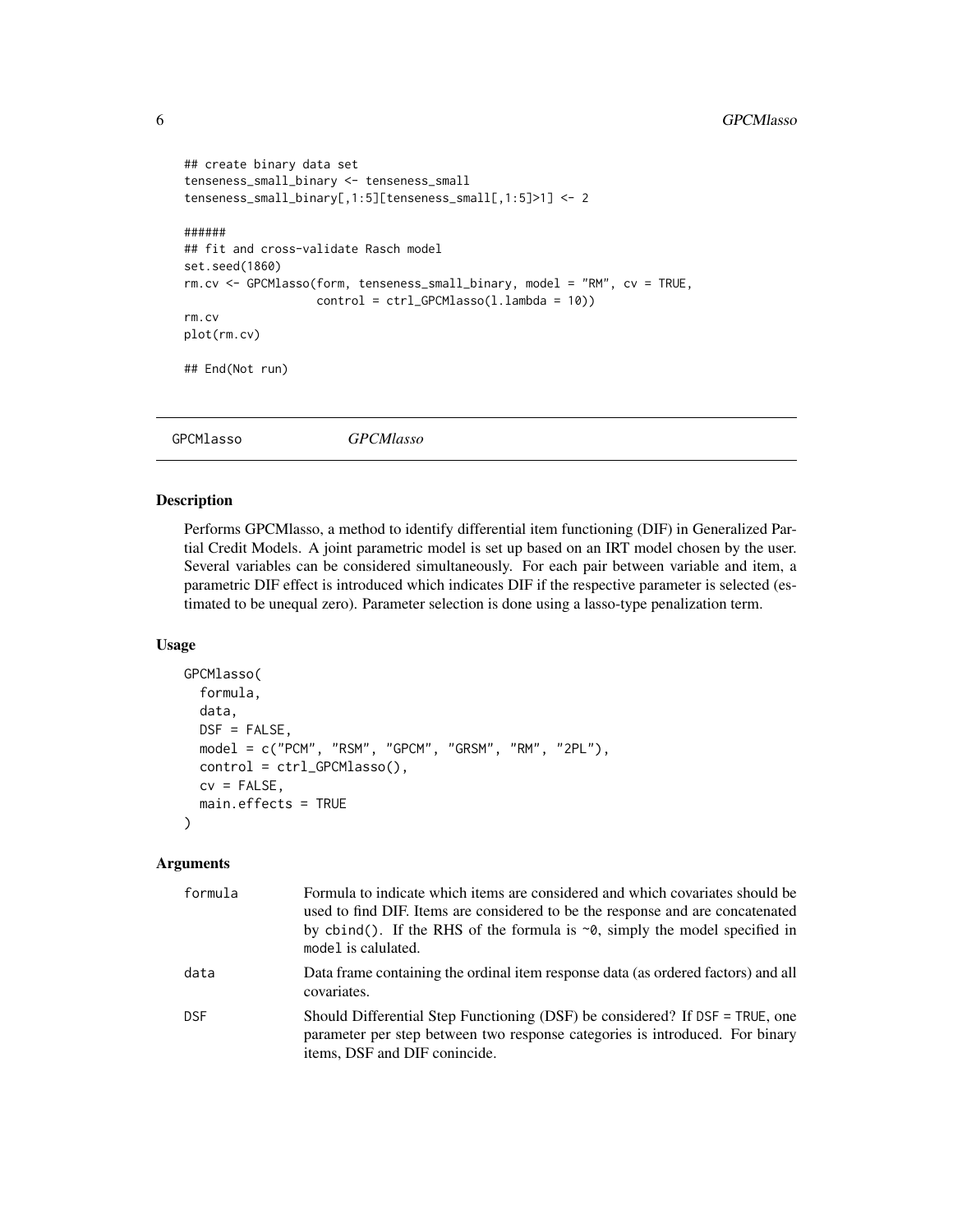### <span id="page-6-0"></span>GPCMlasso 7

| model        | Specify the underlying basic model. Currently, you can choose between the<br>partial credit model and the rating scale model and the respective generalized<br>versions of both models called 'PCM', 'RSM', 'GPCM' and 'GRSM'. General-<br>ized models allow for different discrimination parameters between items. |
|--------------|---------------------------------------------------------------------------------------------------------------------------------------------------------------------------------------------------------------------------------------------------------------------------------------------------------------------|
| control      | Control argument to specify further arguments for the algorithm and numerical<br>optimization, specified by ctrl_GPCMlasso.                                                                                                                                                                                         |
| <b>CV</b>    | Should cross-validation be performed? Cross-validation can be used as an alter-<br>native to BIC to select the optimal tuning parameter.                                                                                                                                                                            |
| main.effects | Should also main effects of the variables be included in the model? Default<br>is TRUE. Here, positive parameter estimates correspond to an increase of the<br>respective trait if the variable increases.                                                                                                          |

### Value

| coefficients | Matrix containing all parameters for the GPCMlasso model, one row per tuning<br>parameter lambda. Due to the penalty the parameters are scaled and, therefore,<br>are comparable with respect to their size. |
|--------------|--------------------------------------------------------------------------------------------------------------------------------------------------------------------------------------------------------------|
| logLik       | Vector of log-likelihoods, one value per tuning parameter lambda.                                                                                                                                            |
| call         | The function call of GPCMlasso                                                                                                                                                                               |
| cv_error     | Vector of $cv$ errors, one per tuning parameter. Only relevant if $cv = TRUE$ .                                                                                                                              |
| model        | Basic IRT model chosen by user.                                                                                                                                                                              |
| data         | Data from call.                                                                                                                                                                                              |
| control      | Control list.                                                                                                                                                                                                |
| <b>DSF</b>   | DSF from call.                                                                                                                                                                                               |
| formula      | Formula from call.                                                                                                                                                                                           |
| item.names   | Item names.                                                                                                                                                                                                  |
| Y            | Matrix containing item responses.                                                                                                                                                                            |
| design_list  | List containing several helpful objects for internal use.                                                                                                                                                    |
| AIC          | Vector of AIC values, one per tuning parameter.                                                                                                                                                              |
| <b>BIC</b>   | Vector of BIC values, one per tuning parameter.                                                                                                                                                              |
| CAIC         | Vector of corrected AIC values, one per tuning parameter.                                                                                                                                                    |
| df           | Vector of degrees of freedom, one per tuning parameter.                                                                                                                                                      |
| coef.rescal  | Matrix containing all rescaled parameters for the GPCMlasso model, one row<br>per tuning parameter lambda. In contrast to coefficients, all parameters are<br>rescaled back to their original scales.        |

### Author(s)

Gunther Schauberger <gunther.schauberger@tum.de>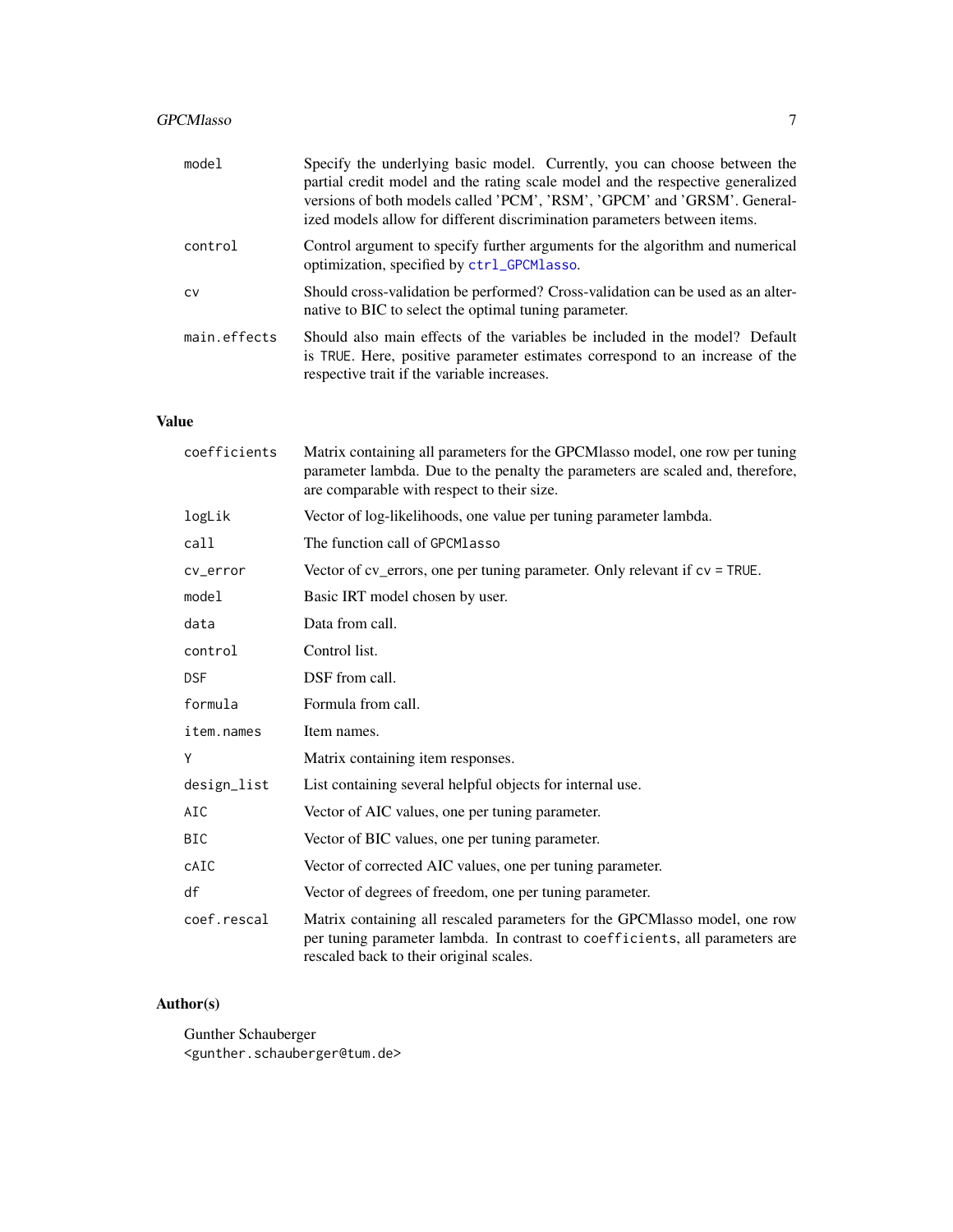#### <span id="page-7-0"></span>References

Schauberger, Gunther and Mair, Patrick (2019): A Regularization Approach for the Detection of Differential Item Functioning in Generalized Partial Credit Models, *Behavior Research Methods*, <https://link.springer.com/article/10.3758/s13428-019-01224-2>

#### See Also

[GPCMlasso-package](#page-1-1), [ctrl\\_GPCMlasso](#page-2-1), [print.GPCMlasso](#page-12-1), [plot.GPCMlasso](#page-8-1), [predict.GPCMlasso](#page-10-1), [trait.posterior](#page-16-1)

#### Examples

data(tenseness\_small)

```
## formula for simple model without covariates
form.0 <- as.formula(paste("cbind(",paste(colnames(tenseness_small)[1:5],collapse=","),")~0"))
```
#### ######

```
## fit simple RSM where loglikelihood and score function are evaluated parallel on 2 cores
rsm.0 <- GPCMlasso(form.0, tenseness_small, model = "RSM",
control= ctrl_GPCMlasso(cores=2))
rsm.0
```

```
## Not run:
## formula for model with covariates (and DIF detection)
form <- as.formula(paste("cbind(",paste(colnames(tenseness_small)[1:5],collapse=","),")~."))
```
#### ######

```
## fit GPCM model with 10 different tuning parameters
gpcm <- GPCMlasso(form, tenseness_small, model = "GPCM",
                  control = ctrl_GPCMlasso(l.lambda = 10))
```

```
gpcm
plot(gpcm)
pred.gpcm <- predict(gpcm)
trait.gpcm <- trait.posterior(gpcm)
```
#### ######

```
## fit RSM, detect differential step functioning (DSF)
rsm.DSF <- GPCMlasso(form, tenseness_small, model = "RSM", DSF = TRUE,
                      control = \text{ctrl_GPCMlasso}(1.lengthambda = 10))
rsm.DSF
```

```
plot(rsm.DSF)
```

```
## create binary data set
tenseness_small_binary <- tenseness_small
tenseness_small_binary[,1:5][tenseness_small[,1:5]>1] <- 2
```

```
## fit and cross-validate Rasch model
set.seed(1860)
rm.cv <- GPCMlasso(form, tenseness_small_binary, model = "RM", cv = TRUE,
                   control = ctrl_GPCMlasso(l.lambda = 10))
```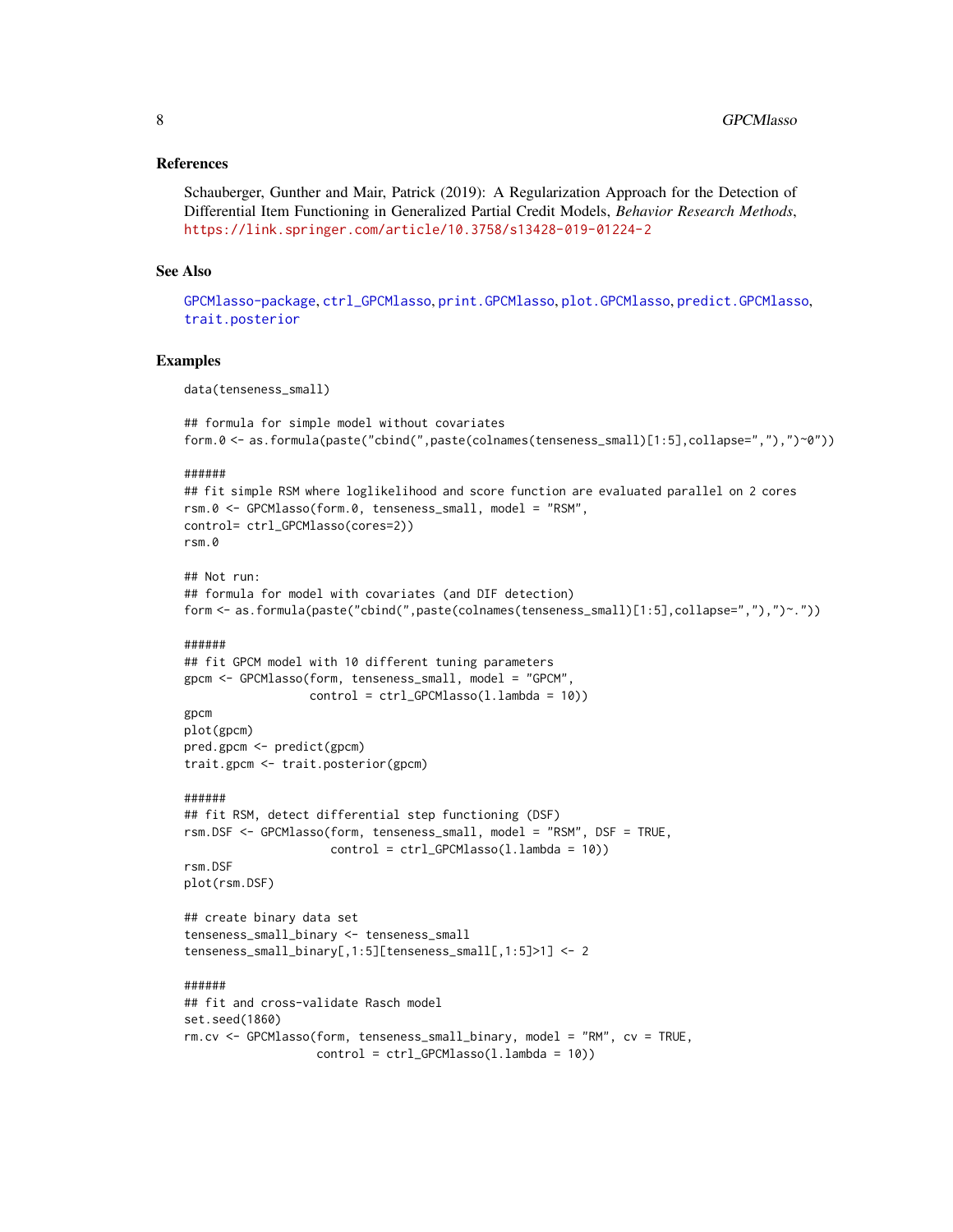#### <span id="page-8-0"></span>plot.GPCMlasso 9

rm.cv plot(rm.cv) ## End(Not run)

<span id="page-8-1"></span>plot.GPCMlasso *Plot function for GPCMlasso*

#### Description

Plot function for a GPCMlasso object. Plots show coefficient paths of DIF (or DSF) parameters along (a transformation of) the tuning parameter lambda. One plot per item is created, every single parameter corresponding to this item is depicted by a single path. The optimal model is highlighted with a red dashed line.

#### Usage

```
## S3 method for class 'GPCMlasso'
plot(x, select = c("BIC", "AIC", "cAIC", "cv"),log.lambda = TRUE, items_per_page = 1, items = "all",
columns = NULL, ask_new = TRUE, lambda.lines = TRUE,
equal_range = TRUE, ...)
```
#### Arguments

| X              | GPCMlasso object                                                                                                                                                                                                                                                                     |
|----------------|--------------------------------------------------------------------------------------------------------------------------------------------------------------------------------------------------------------------------------------------------------------------------------------|
| select         | Specifies which criterion to use for the optimal model, we recommend the de-<br>fault value "BIC". If cross-validation was performed, automatically the optimal<br>model according to cross-validation is used. The chosen optimal model is high-<br>lighted with a red dashed line. |
| log.lambda     | A logical value indicating whether lambda or a log-transformation of lambda<br>should be used as x-axis in the plots.                                                                                                                                                                |
| items_per_page | By default, each plot/item is put on a separate page. For example, items_per_page=4<br>would put four plots/items on one page.                                                                                                                                                       |
| items          | By default, all items are plotted. If $i$ tems= $c(1,3)$ , only the first and the third<br>item are plotted.                                                                                                                                                                         |
| columns        | Specifies the number of columns to use when several plots are on one page.<br>Only relevant if items_per_page>1.                                                                                                                                                                     |
| ask_new        | If TRUE, the user is asked to confirm before the next item is plotted.                                                                                                                                                                                                               |
| lambda.lines   | A logical value indicating whether a thin gray line plotted for each value from<br>the vector of tuning parameters from object                                                                                                                                                       |
| equal_range    | A logical value indicating whether for each plot equal limits on the y-axis shall<br>be used.                                                                                                                                                                                        |
| $\cdot$        | Further plot arguments.                                                                                                                                                                                                                                                              |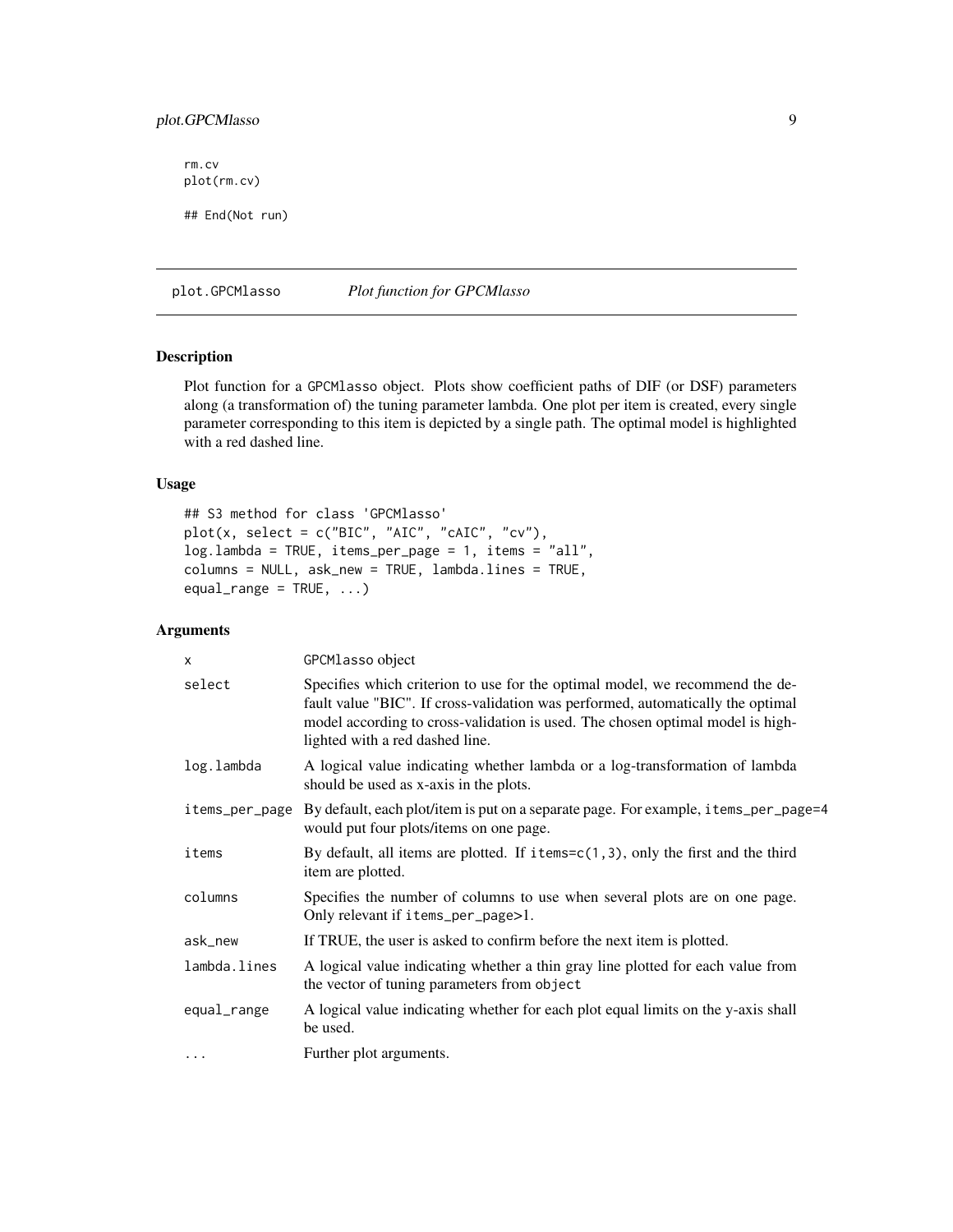<span id="page-9-0"></span>Gunther Schauberger <gunther.schauberger@tum.de>

#### References

Schauberger, Gunther and Mair, Patrick (2019): A Regularization Approach for the Detection of Differential Item Functioning in Generalized Partial Credit Models, *Behavior Research Methods*, <https://link.springer.com/article/10.3758/s13428-019-01224-2>

#### See Also

[GPCMlasso](#page-5-1)

#### Examples

data(tenseness\_small)

```
## formula for simple model without covariates
form.0 <- as.formula(paste("cbind(",paste(colnames(tenseness_small)[1:5],collapse=","),")~0"))
```
######

```
## fit simple RSM where loglikelihood and score function are evaluated parallel on 2 cores
rsm.0 <- GPCMlasso(form.0, tenseness_small, model = "RSM",
control= ctrl_GPCMlasso(cores=2))
rsm.0
```

```
## Not run:
## formula for model with covariates (and DIF detection)
form <- as.formula(paste("cbind(",paste(colnames(tenseness_small)[1:5],collapse=","),")~."))
```
#### ######

```
## fit GPCM model with 10 different tuning parameters
gpcm <- GPCMlasso(form, tenseness_small, model = "GPCM",
                  control = ctrl_GPCMlasso(l.lambda = 10))
gpcm
```
plot(gpcm) pred.gpcm <- predict(gpcm) trait.gpcm <- trait.posterior(gpcm)

```
######
## fit RSM, detect differential step functioning (DSF)
rsm.DSF <- GPCMlasso(form, tenseness_small, model = "RSM", DSF = TRUE,
                     control = ctrl_GPCMlasso(l.lambda = 10))
rsm.DSF
```

```
plot(rsm.DSF)
```

```
## create binary data set
tenseness_small_binary <- tenseness_small
tenseness_small_binary[,1:5][tenseness_small[,1:5]>1] <- 2
```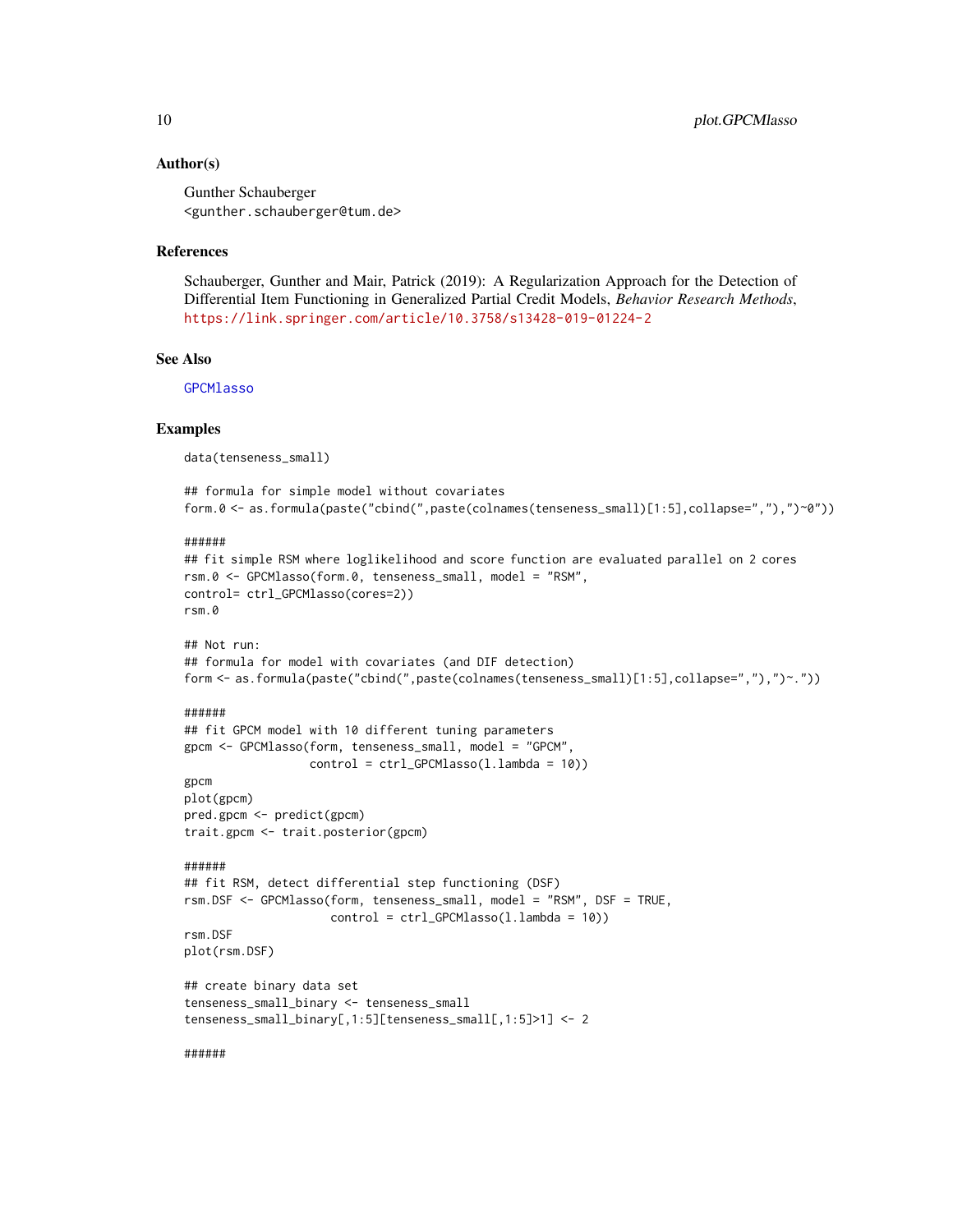#### <span id="page-10-0"></span>predict.GPCMlasso 11

```
## fit and cross-validate Rasch model
set.seed(1860)
rm.cv <- GPCMlasso(form, tenseness_small_binary, model = "RM", cv = TRUE,
                   control = ctrl_GPCMlasso(l.lambda = 10))
rm.cv
plot(rm.cv)
## End(Not run)
```
<span id="page-10-1"></span>predict.GPCMlasso *Predict function for GPCMlasso*

#### Description

Predict function for a GPCMlasso object. Predictions can be linear predictors or probabilities separately for each person and each item.

#### Usage

```
## S3 method for class 'GPCMlasso'
predict(
 object,
  coefs = NULL,
 newdata = NULL,
  type = c("link", "response"),
  ...
)
```
#### Arguments

| object  | GPCMlasso object                                                                                                                                                                                                                                                                 |
|---------|----------------------------------------------------------------------------------------------------------------------------------------------------------------------------------------------------------------------------------------------------------------------------------|
| coefs   | Optional vector of coefficients, can be filled with a specific row from object \$coefficients.<br>If not specified, coefs are specified to be the BIC-optimal coefficients or, if<br>cross-validation was performed, the optimal coefficients according to cross-<br>validation. |
| newdata | List possibly containing slots Y, X, Z1 and Z2 to use new data for prediction.                                                                                                                                                                                                   |
| type    | Type "link" gives vectors of linear predictors for separate categories (of length<br>$k_i = 1$ and type "response" gives the respective probabilities (of length $k_i$ is).                                                                                                      |
| $\cdot$ | Further predict arguments.                                                                                                                                                                                                                                                       |

#### Details

Results are lists of vectors with length equal to the number of response categories \$k\_i\$ in case of probabilities (type="response") or \$k\_i-1\$ in case of linear predictors (type="link").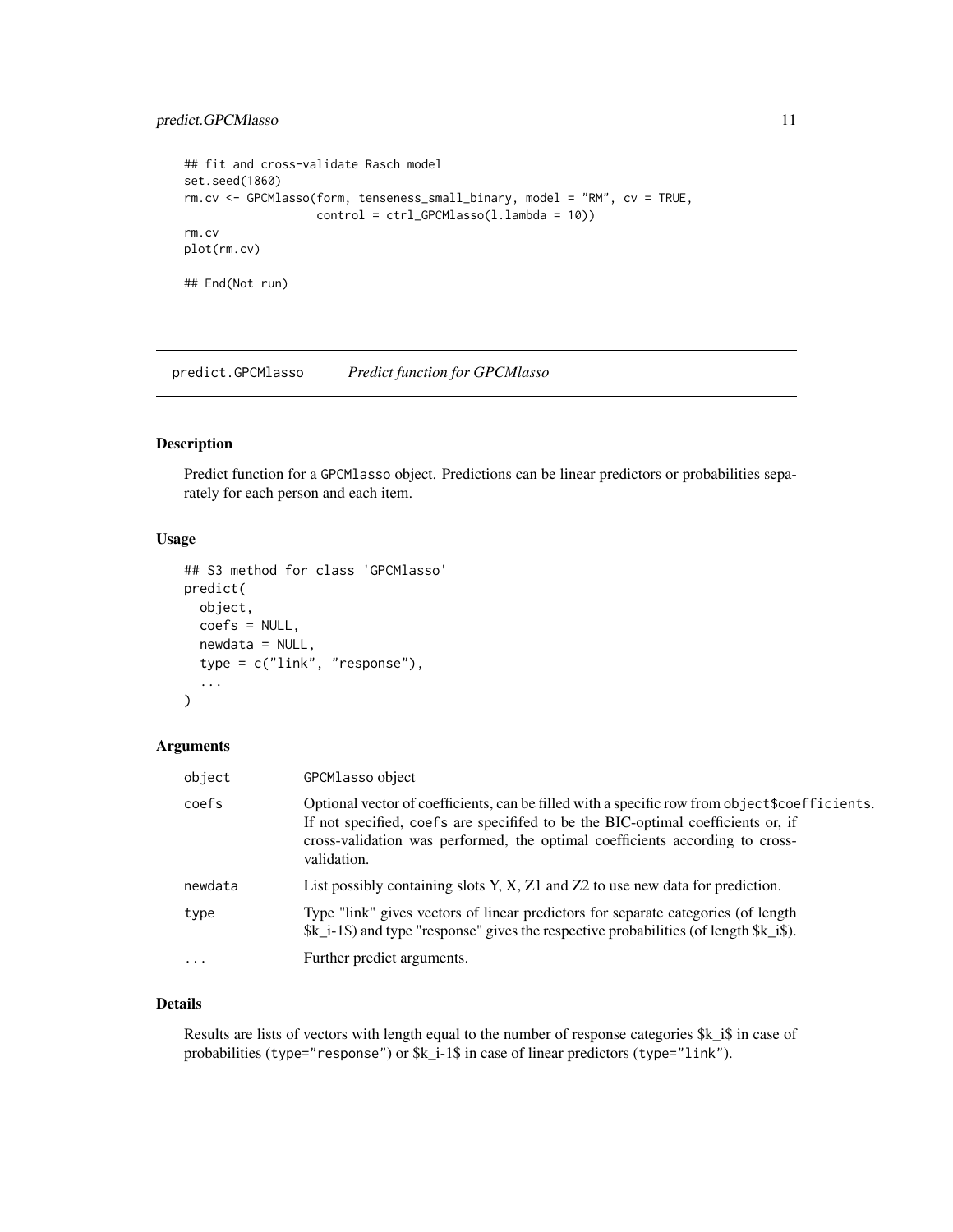<span id="page-11-0"></span>Gunther Schauberger <gunther@stat.uni-muenchen.de>

#### See Also

#### **[GPCMlasso](#page-5-1)**

#### Examples

```
data(tenseness_small)
```

```
## formula for simple model without covariates
form.0 <- as.formula(paste("cbind(",paste(colnames(tenseness_small)[1:5],collapse=","),")~0"))
```
#### ######

```
## fit simple RSM where loglikelihood and score function are evaluated parallel on 2 cores
rsm.0 <- GPCMlasso(form.0, tenseness_small, model = "RSM",
control= ctrl_GPCMlasso(cores=2))
rsm.0
```

```
## Not run:
## formula for model with covariates (and DIF detection)
form <- as.formula(paste("cbind(",paste(colnames(tenseness_small)[1:5],collapse=","),")~."))
```
#### ######

```
## fit GPCM model with 10 different tuning parameters
gpcm <- GPCMlasso(form, tenseness_small, model = "GPCM",
                 control = ctrl_GPCMlasso(l.lambda = 10))
gpcm
```

```
plot(gpcm)
pred.gpcm <- predict(gpcm)
trait.gpcm <- trait.posterior(gpcm)
```
#### ######

```
## fit RSM, detect differential step functioning (DSF)
rsm.DSF <- GPCMlasso(form, tenseness_small, model = "RSM", DSF = TRUE,
                     control = ctrl_GPCMlasso(l.lambda = 10))
rsm.DSF
```

```
plot(rsm.DSF)
```

```
## create binary data set
tenseness_small_binary <- tenseness_small
tenseness_small_binary[,1:5][tenseness_small[,1:5]>1] <- 2
```

```
## fit and cross-validate Rasch model
set.seed(1860)
rm.cv <- GPCMlasso(form, tenseness_small_binary, model = "RM", cv = TRUE,
                  control = ctrl_GPCMlasso(l.lambda = 10))
rm.cv
plot(rm.cv)
```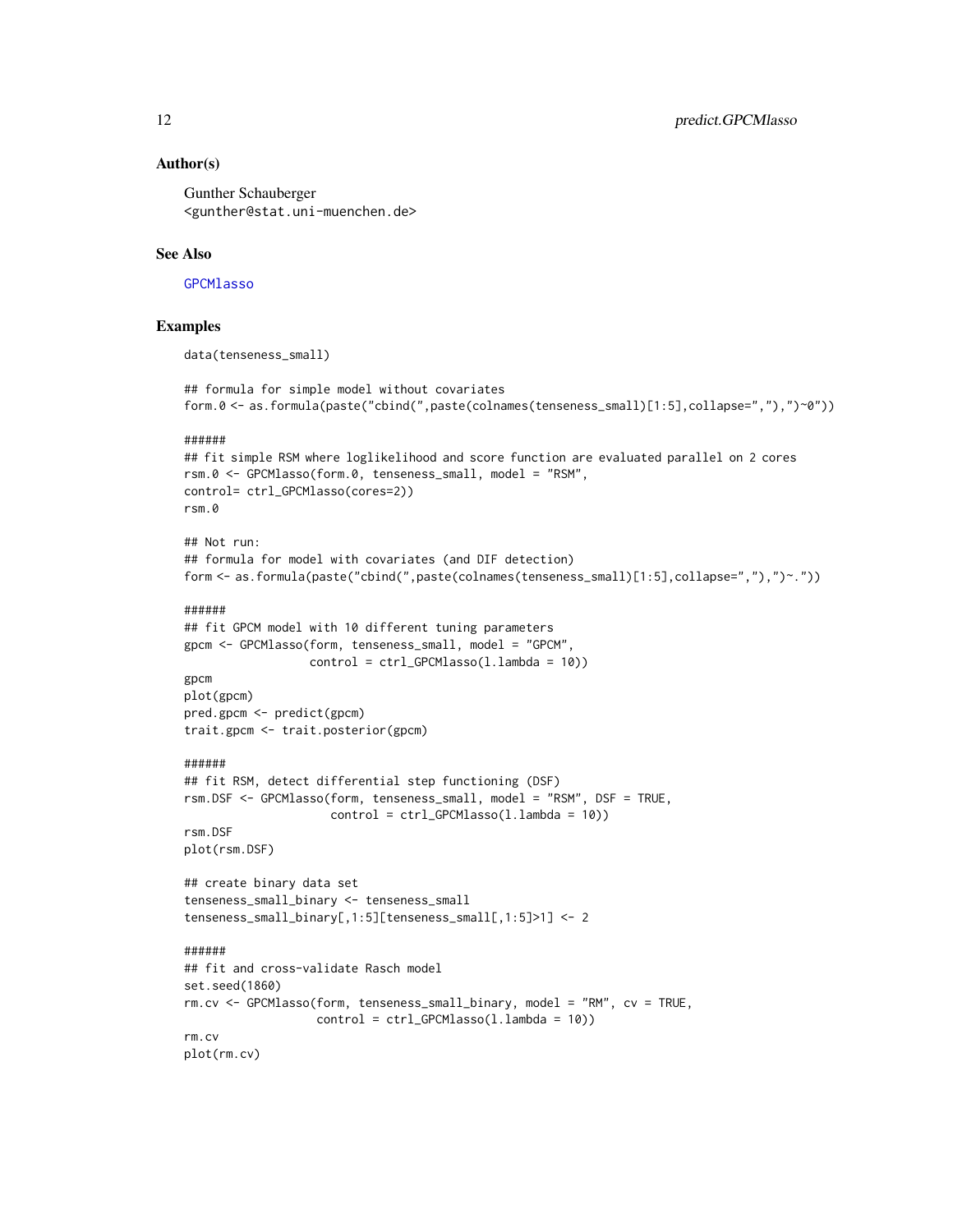<span id="page-12-0"></span>## End(Not run)

<span id="page-12-1"></span>print.GPCMlasso *Print function for GPCMlasso*

#### Description

Print function for a GPCMlasso object. Prints parameters estimates for all model components for the optimal model chosen by a specific criterion (by default BIC).

#### Usage

```
## S3 method for class 'GPCMlasso'
print(x, select = c("BIC", "AIC", "cAIC", "cv"), ...)
```
#### Arguments

| x      | GPCM <sub>lasso</sub> object                                                                                                                                                                                                                                                               |
|--------|--------------------------------------------------------------------------------------------------------------------------------------------------------------------------------------------------------------------------------------------------------------------------------------------|
| select | Specifies which criterion to use for the optimal model, we recommend the de-<br>fault value "BIC". If cross-validation was performed, automatically the optimal<br>model according to cross-validation is used. Only the parameter estimates from<br>the chosen optimal model are printed. |
| .      | Further print arguments.                                                                                                                                                                                                                                                                   |
|        |                                                                                                                                                                                                                                                                                            |

#### Author(s)

Gunther Schauberger <gunther.schauberger@tum.de>

#### References

Schauberger, Gunther and Mair, Patrick (2019): A Regularization Approach for the Detection of Differential Item Functioning in Generalized Partial Credit Models, *Behavior Research Methods*, <https://link.springer.com/article/10.3758/s13428-019-01224-2>

#### See Also

#### [GPCMlasso](#page-5-1)

#### Examples

```
data(tenseness_small)
```
## formula for simple model without covariates form.0 <- as.formula(paste("cbind(",paste(colnames(tenseness\_small)[1:5],collapse=","),")~0"))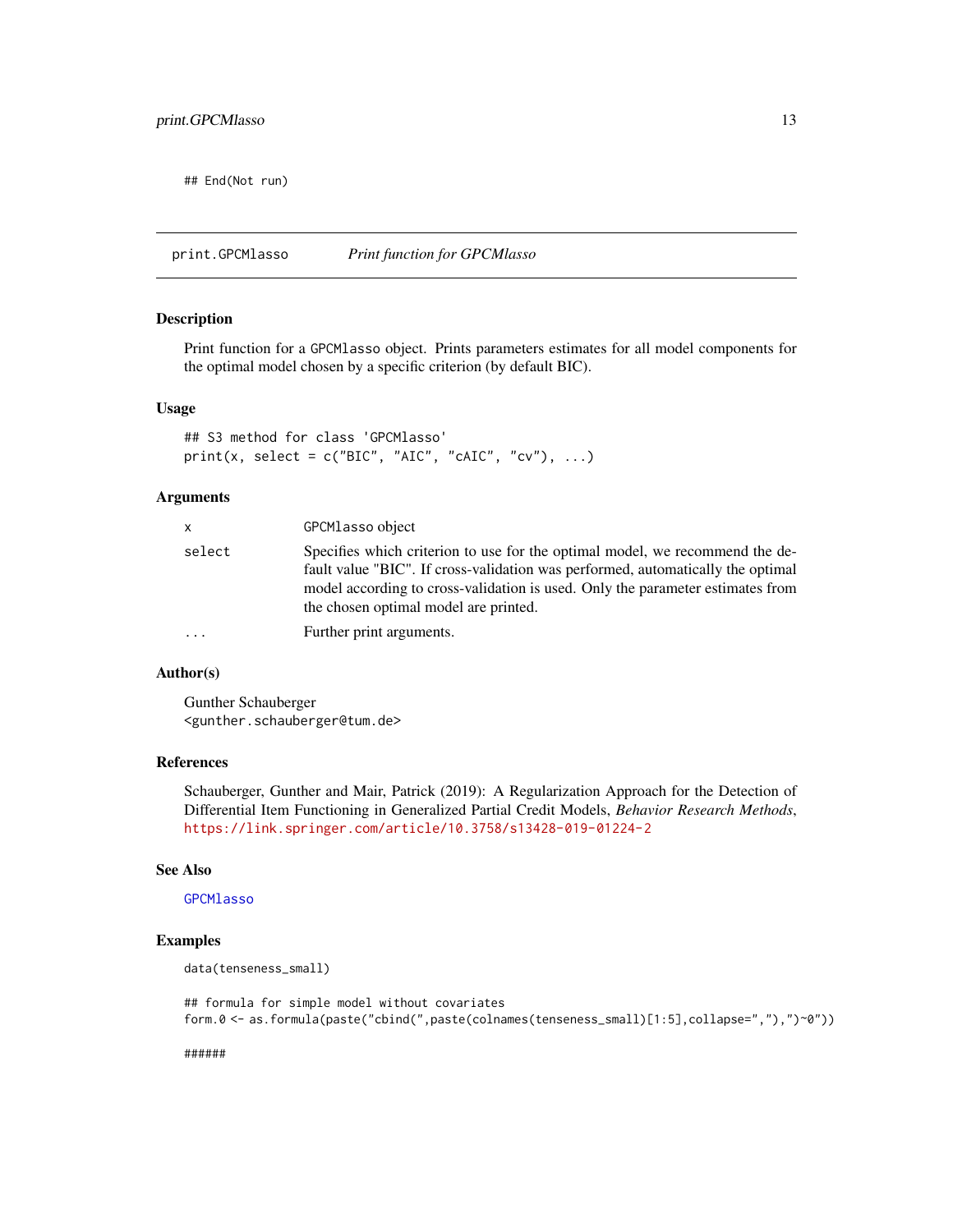```
## fit simple RSM where loglikelihood and score function are evaluated parallel on 2 cores
rsm.0 <- GPCMlasso(form.0, tenseness_small, model = "RSM",
control= ctrl_GPCMlasso(cores=2))
rsm.0
## Not run:
## formula for model with covariates (and DIF detection)
form <- as.formula(paste("cbind(",paste(colnames(tenseness_small)[1:5],collapse=","),")~."))
######
## fit GPCM model with 10 different tuning parameters
gpcm <- GPCMlasso(form, tenseness_small, model = "GPCM",
                  control = ctrl_GPCMlasso(l.lambda = 10))
gpcm
plot(gpcm)
pred.gpcm <- predict(gpcm)
trait.gpcm <- trait.posterior(gpcm)
######
## fit RSM, detect differential step functioning (DSF)
rsm.DSF <- GPCMlasso(form, tenseness_small, model = "RSM", DSF = TRUE,
                     control = ctrl_GPCMlasso(l.lambda = 10))
rsm.DSF
plot(rsm.DSF)
## create binary data set
tenseness_small_binary <- tenseness_small
tenseness_small_binary[,1:5][tenseness_small[,1:5]>1] <- 2
######
## fit and cross-validate Rasch model
set.seed(1860)
rm.cv <- GPCMlasso(form, tenseness_small_binary, model = "RM", cv = TRUE,
                   control = ctrl_GPCMlasso(l.lambda = 10))
rm.cv
plot(rm.cv)
## End(Not run)
```
<span id="page-13-1"></span>tenseness *Tenseness data from the Freiburg Complaint Checklist*

#### **Description**

Data from the Freiburg Complaint Checklist. The data contain all 8 items corresponding to the scale *Tenseness* for 2042 participants of the standardization sample of the Freiburg Complaint Checklist.

#### Format

A data frame containing data from the Freiburg Complaint Checklist with 1847 observations. All items refer to the scale *Tenseness* and are measured on a 5-point Likert scale where low numbers

<span id="page-13-0"></span>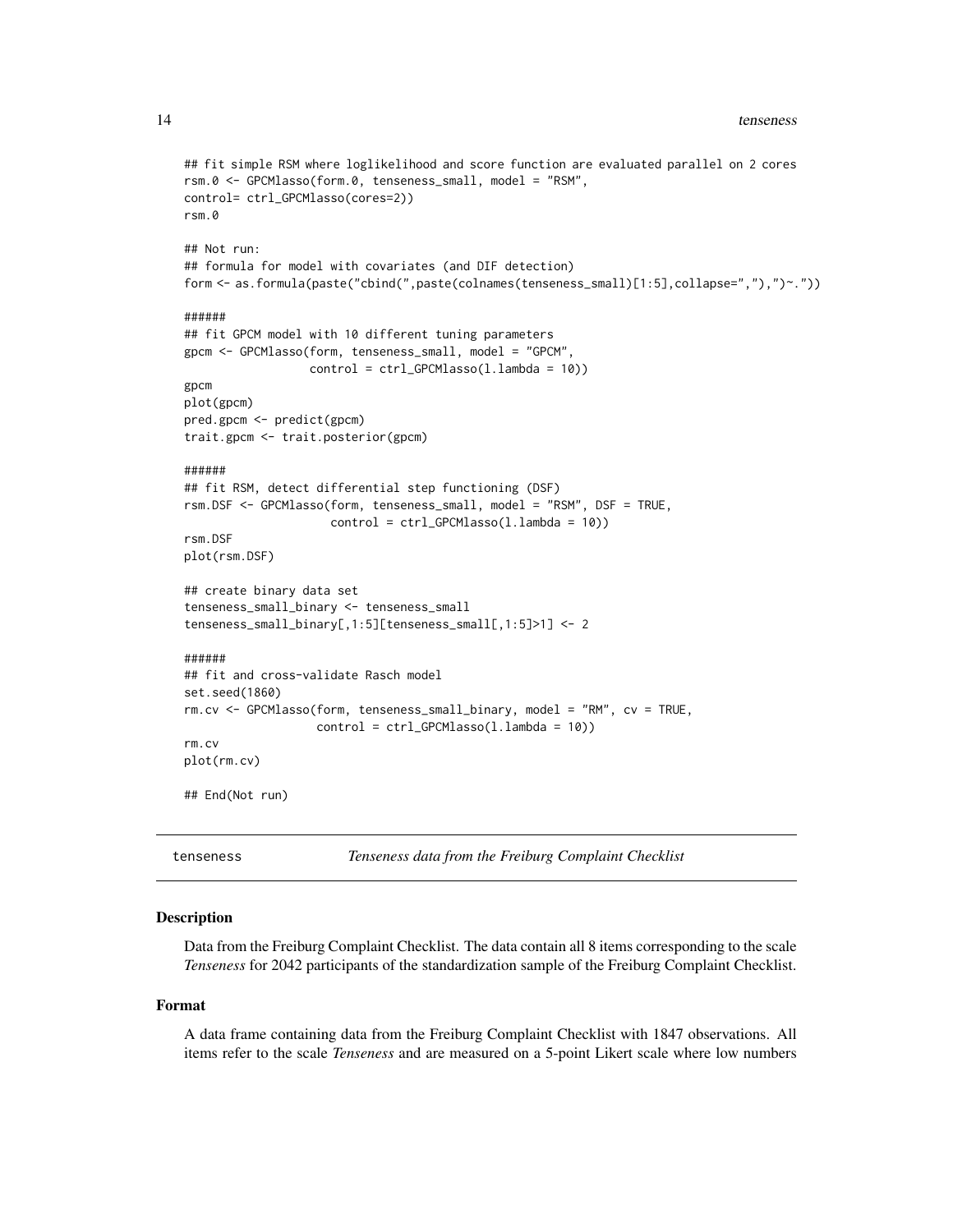<span id="page-14-0"></span>correspond to low frequencies or low intensitites of the respective complaint and vice versa.

Clammy\_hands Do you have clammy hands?

Sweat\_attacks Do you have sudden attacks of sweating?

Clumsiness Do you notice that you behave clumsy?

Wavering\_hands Are your hands wavering frequently, e.g. when lightning a cigarette or when holding a cup?

Restless\_hands Do you notice that your hands are restless?

Restless\_feet Do you notice that your feet are restless?

Twitching\_eyes Do you notice unvoluntary twitching of your eyes?

Twitching\_mouth Do you notice unvoluntary twitching of your mouth?

Gender Gender of the person

Household Does the person live alone in a household or together with somebody?

Income Income, categorized to levels from 1 (low income) to 11(high income). For simplicity, due to the high number of categories income can be treated as a metric variable.

WestEast Is the person from East Germany (former GDR)?

Abitur Does the person have Abitur (A-levels)?

Age Age of the person

#### Source

ZPID (2013). PsychData of the Leibniz Institute for Psychology Information ZPID. Trier: Center for Research Data in Psychology.

Fahrenberg, J. (2010). Freiburg Complaint Checklist [Freiburger Beschwerdenliste (FBL)]. Goettingen, Hogrefe.

#### Examples

data(tenseness)

tenseness\_small *Subset of tenseness data from the Freiburg Complaint Checklist*

#### **Description**

Data from the Freiburg Complaint Checklist. The data contain 5 items (out of 8) corresponding to the scale *Tenseness* for a subset of 200 participants of the standardization sample of the Freiburg Complaint Checklist.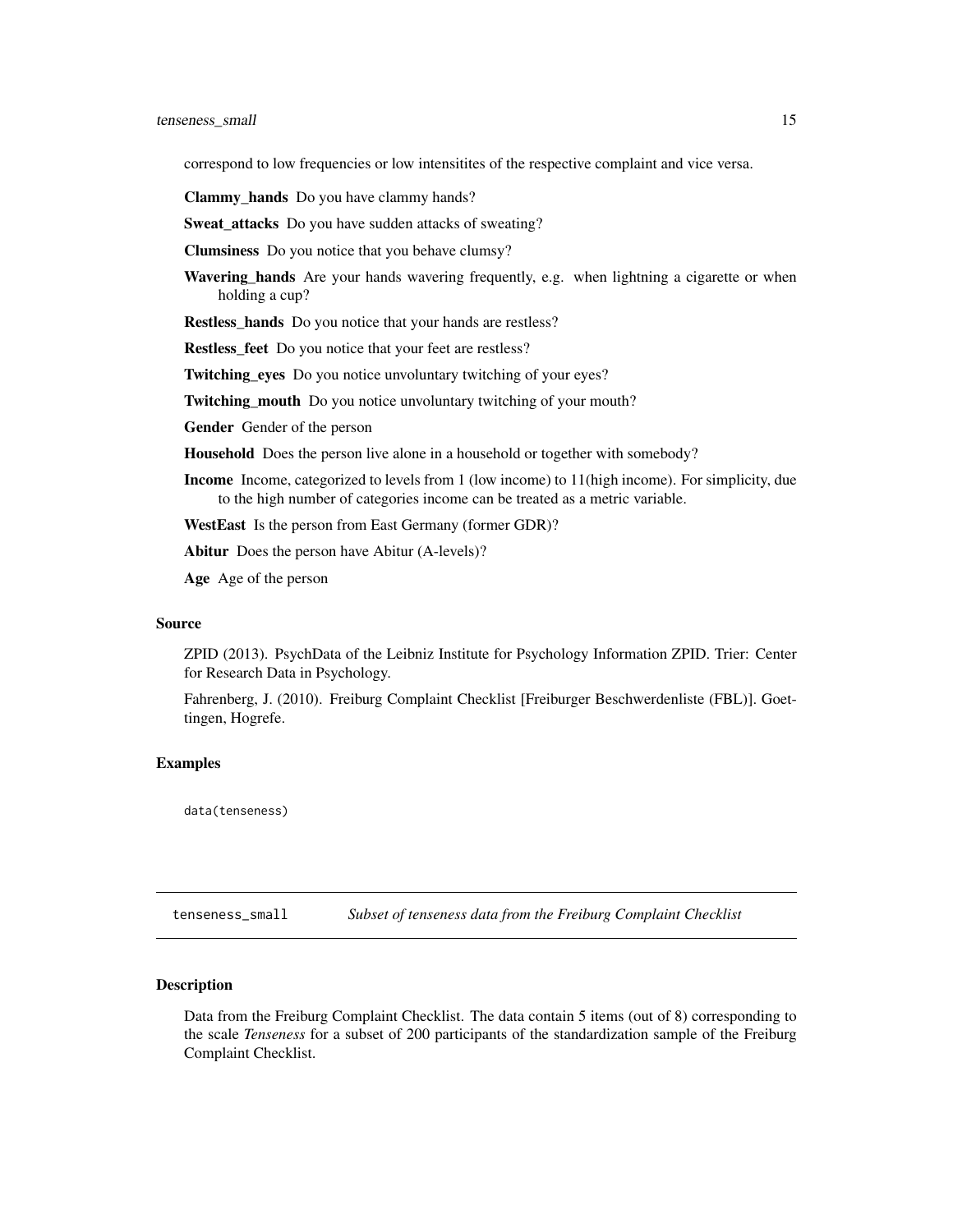A data frame containing data from the Freiburg Complaint Checklist a subset of 200 observations. The complete data set with 1847 observations can be found in [tenseness](#page-13-1). All items refer to the scale *Tenseness* and are measured on a 5-point Likert scale where low numbers correspond to low frequencies or low intensitites of the respective complaint and vice versa.

Clammy\_hands Do you have clammy hands?

Sweat attacks Do you have sudden attacks of sweating?

Clumsiness Do you notice that you behave clumsy?

Wavering\_hands Are your hands wavering frequently, e.g. when lightning a cigarette or when holding a cup?

Restless\_hands Do you notice that your hands are restless?

Gender Gender of the person

Age Age of the person

#### Source

ZPID (2013). PsychData of the Leibniz Institute for Psychology Information ZPID. Trier: Center for Research Data in Psychology.

Fahrenberg, J. (2010). Freiburg Complaint Checklist [Freiburger Beschwerdenliste (FBL)]. Goettingen, Hogrefe.

#### See Also

[GPCMlasso](#page-5-1), [ctrl\\_GPCMlasso](#page-2-1), [trait.posterior](#page-16-1)

#### Examples

data(tenseness\_small)

```
## formula for simple model without covariates
form.0 <- as.formula(paste("cbind(",paste(colnames(tenseness_small)[1:5],collapse=","),")~0"))
```
#### ######

```
## fit simple RSM where loglikelihood and score function are evaluated parallel on 2 cores
rsm.0 <- GPCMlasso(form.0, tenseness_small, model = "RSM",
control= ctrl_GPCMlasso(cores=2))
rsm.0
```

```
## Not run:
## formula for model with covariates (and DIF detection)
form <- as.formula(paste("cbind(",paste(colnames(tenseness_small)[1:5],collapse=","),")~."))
```

```
## fit GPCM model with 10 different tuning parameters
gpcm <- GPCMlasso(form, tenseness_small, model = "GPCM",
                  control = ctrl_GPCMlasso(l.lambda = 10))
gpcm
plot(gpcm)
```
<span id="page-15-0"></span>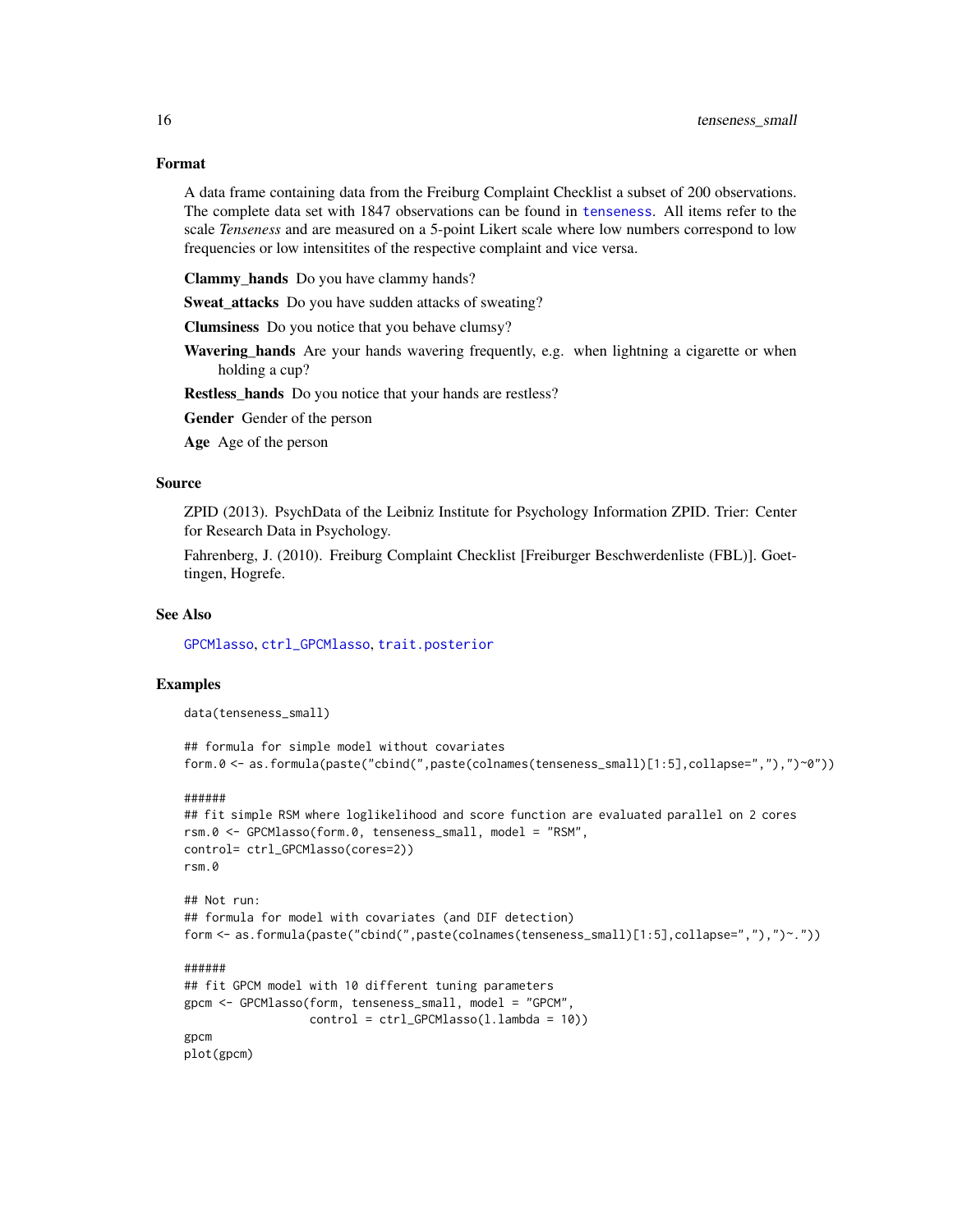#### <span id="page-16-0"></span>trait.posterior 17

```
pred.gpcm <- predict(gpcm)
trait.gpcm <- trait.posterior(gpcm)
######
## fit RSM, detect differential step functioning (DSF)
rsm.DSF <- GPCMlasso(form, tenseness_small, model = "RSM", DSF = TRUE,
                     control = ctrl_GPCMlasso(l.lambda = 10))
rsm.DSF
plot(rsm.DSF)
## create binary data set
tenseness_small_binary <- tenseness_small
tenseness_small_binary[,1:5][tenseness_small[,1:5]>1] <- 2
######
## fit and cross-validate Rasch model
set.seed(1860)
rm.cv <- GPCMlasso(form, tenseness_small_binary, model = "RM", cv = TRUE,
                   control = ctrl_GPCMlasso(l.lambda = 10))
rm.cv
plot(rm.cv)
## End(Not run)
```
<span id="page-16-1"></span>trait.posterior *Calculate Posterior Estimates for Trait Parameters*

#### Description

Calculates posterior estimates for trait/person parameters using the assumption of Gaussian distributed parameters.

#### Usage

```
trait.posterior(model, coefs = NULL, cores = 25, tol = 1e-04)
```
#### Arguments

| model | Object of class GPCM lasso.                                                                                                                                                                                                                                               |
|-------|---------------------------------------------------------------------------------------------------------------------------------------------------------------------------------------------------------------------------------------------------------------------------|
| coefs | Vector of coefficients to be used for prediction. If coefs = NULL, the parameters<br>from the BIC-optimal model will be used. If cross-validation was performed, au-<br>to to to conserve to parameters from the optimal model according to cross-validation<br>are used. |
| cores | Number of cores to be used in parallelized computation.                                                                                                                                                                                                                   |
| tol   | The maximum tolerance for numerical integration, for more details see pcubature.                                                                                                                                                                                          |

#### Value

Vector containing all estimates of trait/person parameters.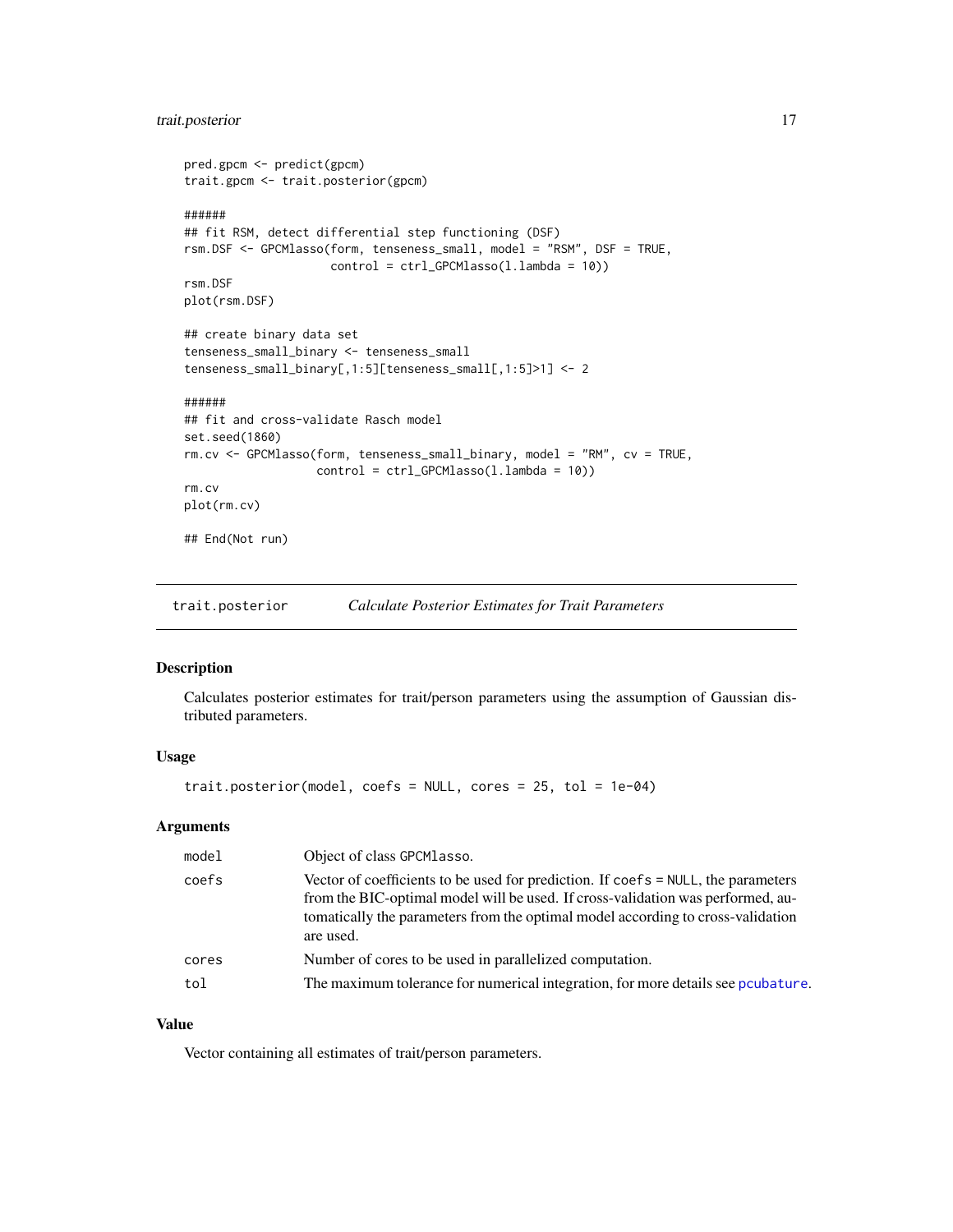<span id="page-17-0"></span>Gunther Schauberger <gunther.schauberger@tum.de>

#### References

Schauberger, Gunther and Mair, Patrick (2019): A Regularization Approach for the Detection of Differential Item Functioning in Generalized Partial Credit Models, *Behavior Research Methods*, <https://link.springer.com/article/10.3758/s13428-019-01224-2>

#### See Also

[GPCMlasso](#page-5-1) [GPCMlasso-package](#page-1-1)

#### Examples

data(tenseness\_small)

```
## formula for simple model without covariates
form.0 <- as.formula(paste("cbind(",paste(colnames(tenseness_small)[1:5],collapse=","),")~0"))
```
######

```
## fit simple RSM where loglikelihood and score function are evaluated parallel on 2 cores
rsm.0 <- GPCMlasso(form.0, tenseness_small, model = "RSM",
control= ctrl_GPCMlasso(cores=2))
rsm.0
```

```
## Not run:
## formula for model with covariates (and DIF detection)
form <- as.formula(paste("cbind(",paste(colnames(tenseness_small)[1:5],collapse=","),")~."))
```
#### ######

```
## fit GPCM model with 10 different tuning parameters
gpcm <- GPCMlasso(form, tenseness_small, model = "GPCM",
                  control = ctrl_GPCMlasso(l.lambda = 10))
gpcm
```
plot(gpcm) pred.gpcm <- predict(gpcm) trait.gpcm <- trait.posterior(gpcm)

```
######
## fit RSM, detect differential step functioning (DSF)
rsm.DSF <- GPCMlasso(form, tenseness_small, model = "RSM", DSF = TRUE,
                     control = ctrl_GPCMlasso(l.lambda = 10))
rsm.DSF
```

```
plot(rsm.DSF)
```

```
## create binary data set
tenseness_small_binary <- tenseness_small
tenseness_small_binary[,1:5][tenseness_small[,1:5]>1] <- 2
```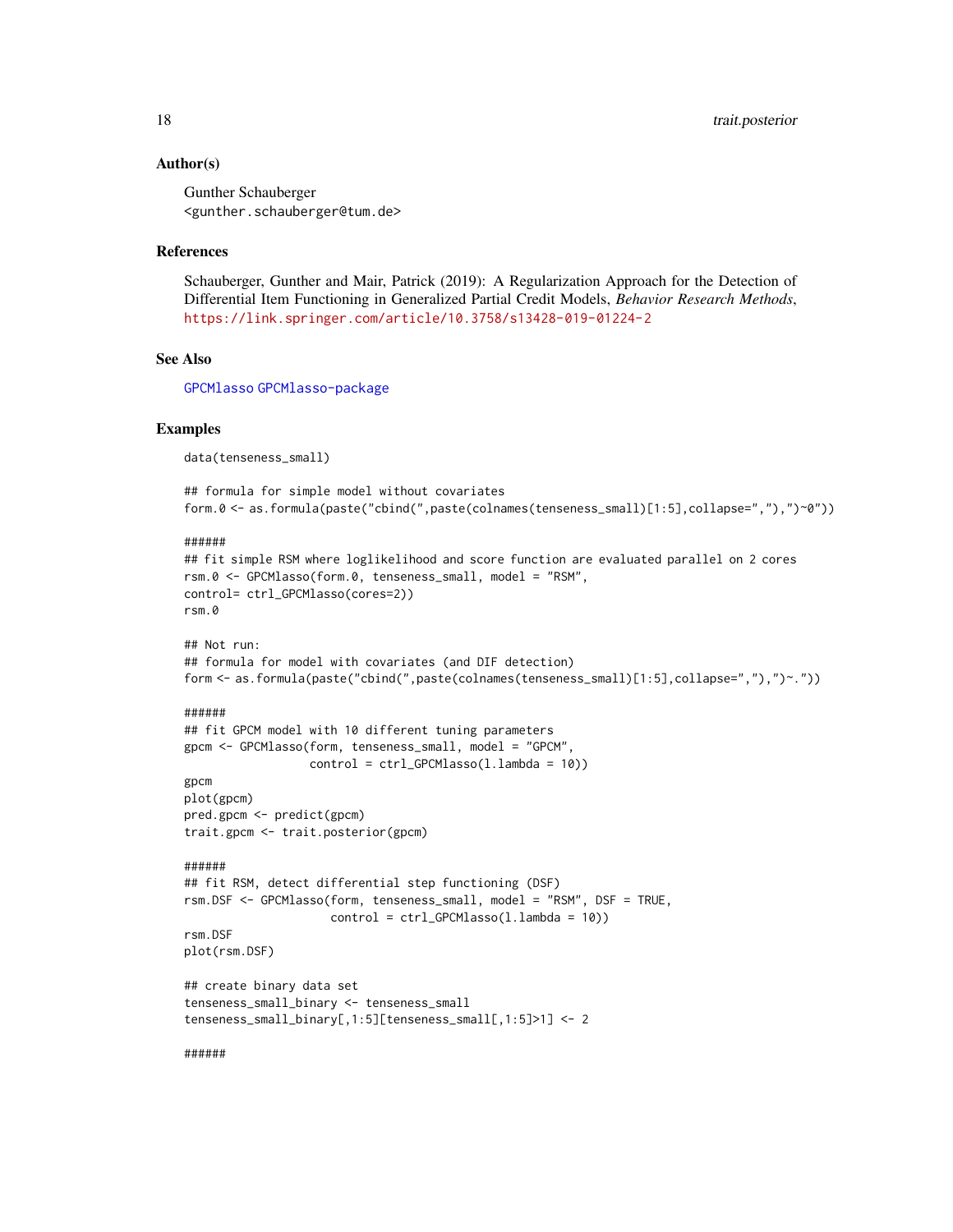trait.posterior 19

```
## fit and cross-validate Rasch model
set.seed(1860)
rm.cv <- GPCMlasso(form, tenseness_small_binary, model = "RM", cv = TRUE,
                  control = ctrl_GPCMlasso(l.lambda = 10))
rm.cv
plot(rm.cv)
```
## End(Not run)